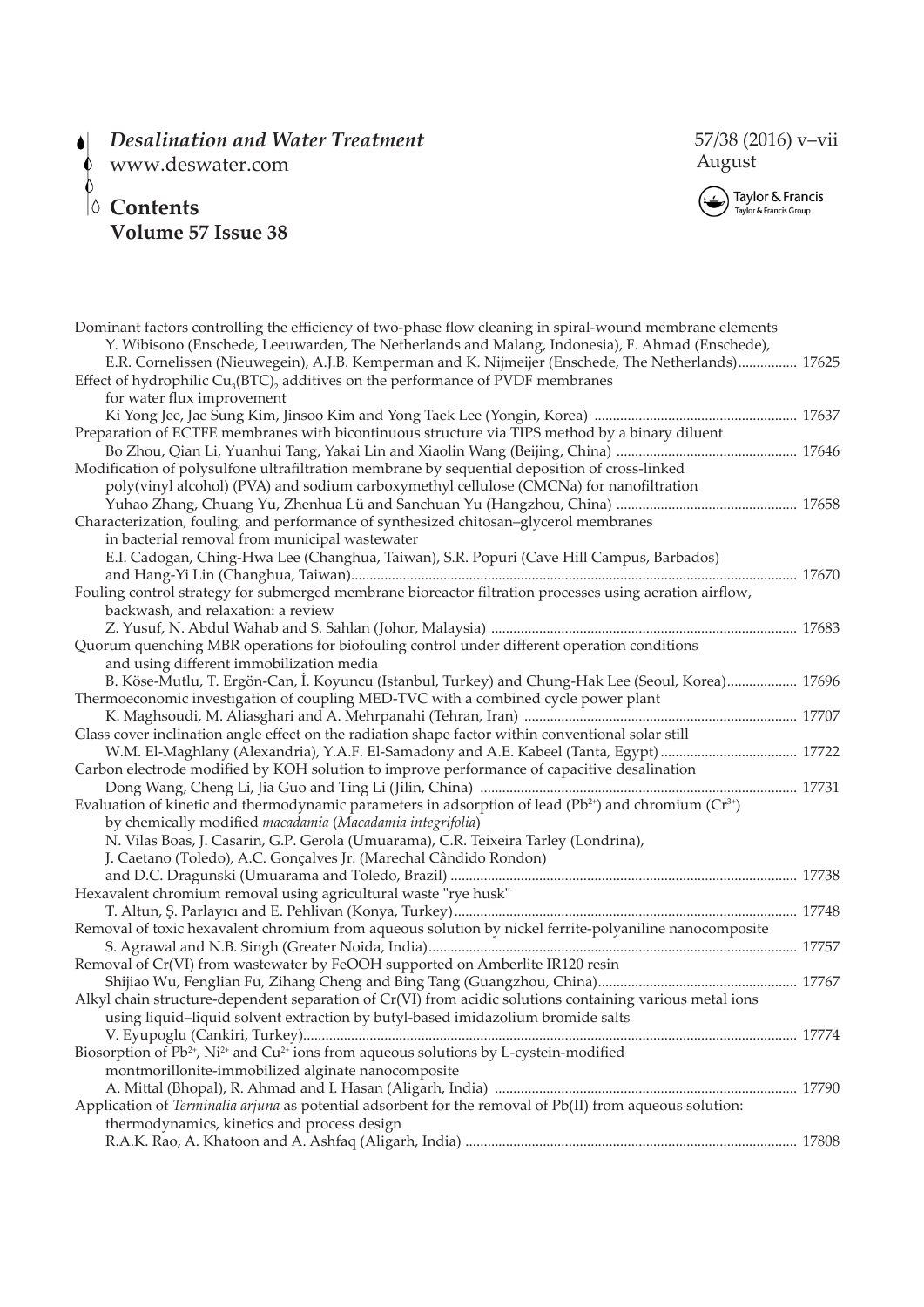| Kinetic, isotherm and thermodynamic studies for the removal of Pb <sup>2+</sup> ion<br>by a novel adsorbent Luffa acutangula (LAPR) |  |
|-------------------------------------------------------------------------------------------------------------------------------------|--|
| Using the dehydrogenase activity for alert of activated sludge system                                                               |  |
| under different copper concentrations                                                                                               |  |
| Qian Feng, Yubing Xiao (Nanjing), Xiaochen Li (Tai'an), Zhaoxia Xue, Fang Fang, Jiasun Cao,                                         |  |
| Photocatalytic degradation of methylene blue and methyl orange                                                                      |  |
| in a Zn(II)-based metal-organic framework                                                                                           |  |
| Chong-Chen Wang, Yan-Qiu Zhang, Tian Zhu, Peng Wang and Shi-Jie Gao (Beijing, China) 17844                                          |  |
| Separation of zinc ions from synthetically prepared brackish water using electrodialysis:                                           |  |
| effect of operating parameters                                                                                                      |  |
| A. Fadel (Setif, Algeria), R. Lafi, A. Aouni, A. Hafiane (Borj Cédria, Tunisia)                                                     |  |
|                                                                                                                                     |  |
| Influence of chitosan on modified nanoscale zero-valent iron for arsenate removal                                                   |  |
| T. Yoadsomsuay (Bangkok), N. Grisdanurak (Pathumthani, Thailand)                                                                    |  |
|                                                                                                                                     |  |
| Removal of cationic and oxyanionic heavy metals from water                                                                          |  |
| using hexadecyltrimethylammoniumbromide-modified zeolite                                                                            |  |
| Fu-Chuang Huang (Chung-Li), Yin-Lung Han (Hsinchu), Chung-Kung Lee                                                                  |  |
| Production and characterization of activated carbon from Leucaena plant wastes                                                      |  |
| for removal of some toxic metal ions from waste solutions                                                                           |  |
|                                                                                                                                     |  |
| Metal ion sorption dynamics in a foamed chitosan structure                                                                          |  |
|                                                                                                                                     |  |
| Odor emission impact assessment of Zhengwangfen wastewater treatment plant in Beijing                                               |  |
| Chunhui Zhang, Liangliang Wang, Xiaochan Wang, Jing Lu, Xin Zhang, Wei An, Yanting Xiao,                                            |  |
|                                                                                                                                     |  |
| Effects of different environmental and operating conditions on sulfate bioreduction in shake flasks                                 |  |
| by mixed bacterial culture predominantly Pseudomonas aeruginosa                                                                     |  |
|                                                                                                                                     |  |
| Effect of pre-oxidation by chlorine/permanganate on surface water characteristics and algal toxins                                  |  |
|                                                                                                                                     |  |
| SHARON process as preliminary treatment of refinery wastewater                                                                      |  |
| with high organic carbon-to-nitrogen ratio                                                                                          |  |
|                                                                                                                                     |  |
| Improving the properties of an anion exchanger based on sugarcane bagasse                                                           |  |
| by applying pretreatment methods                                                                                                    |  |
| Yanpeng Mao, Miaomiao Zhang (Jinan, China), Dingyi Yu (Victoria, Australia), Wenlong Wang,                                          |  |
|                                                                                                                                     |  |
| Synergetic degradation of benzotriazole by ultraviolet and ultrasound irradiation                                                   |  |
| Adsorption behavior of phosphate on Mg-Al layered double hydroxide/montmorillonite composite                                        |  |
|                                                                                                                                     |  |
| Efficiency of polyaluminum nitrate sulfate-polyamine hybrid coagulants for silica removal                                           |  |
| I. Latour, R. Miranda (Madrid, Spain), R. Carceller (Espoo, Finland) and A. Blanco (Madrid, Spain)  17973                           |  |
| Optimization of preparation conditions for activated carbon from Prosopis africana seed hulls                                       |  |
| using response surface methodology                                                                                                  |  |
| A. Abdul Rahim (Penang, Malaysia) and Z.N. Garba (Penang, Malaysia and Zaria, Nigeria)  17985                                       |  |
| Textile dye wastewater treatment using freshwater algae in packed-bed reactor: modeling                                             |  |
|                                                                                                                                     |  |
| Decolorization and degradation of Reactive Black 5 dye by photocatalysis:                                                           |  |
| modeling, optimization and kinetic study                                                                                            |  |
|                                                                                                                                     |  |